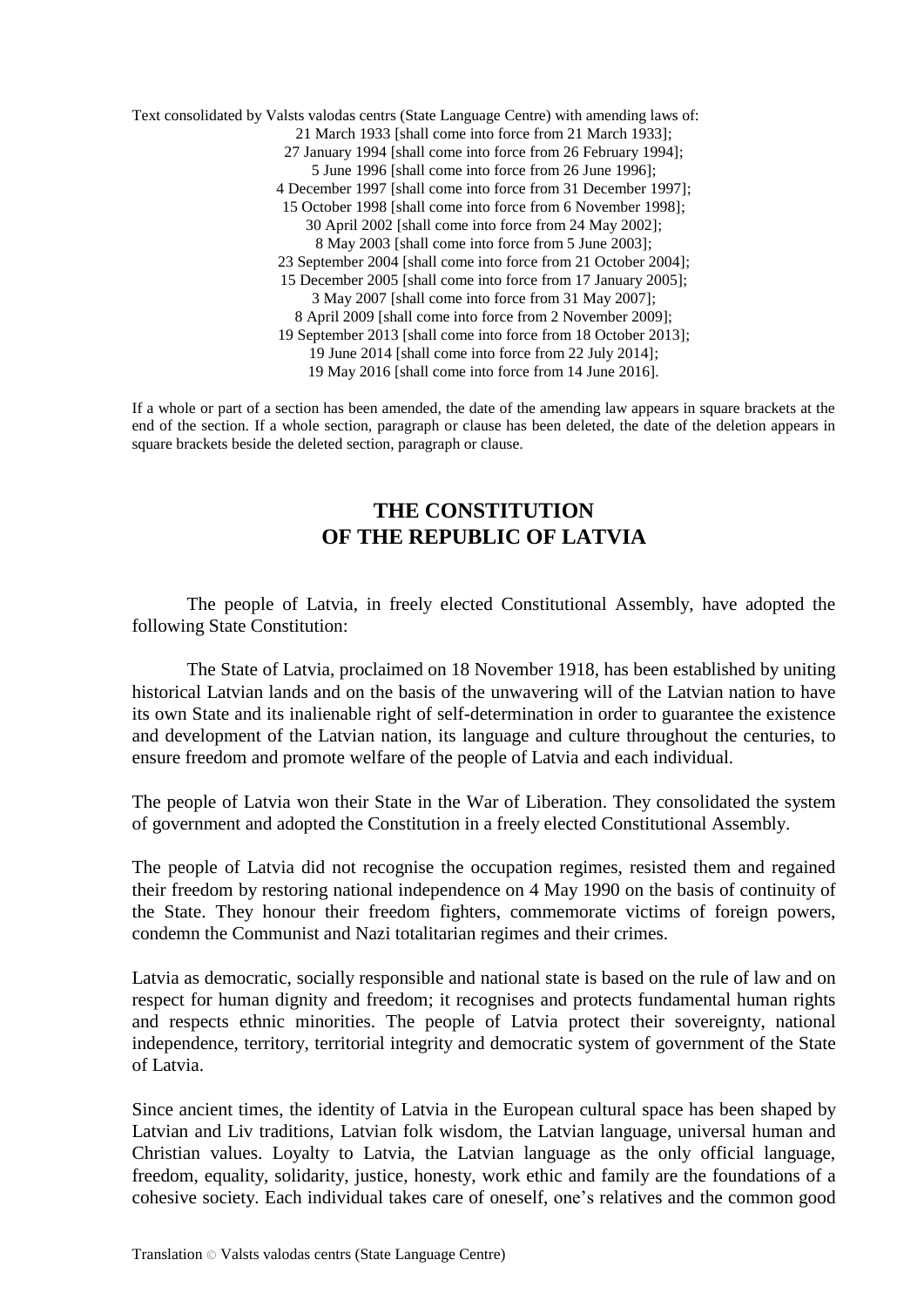of society by acting responsibly toward other people, future generations, the environment and nature.

While acknowledging its equal status in the international community, Latvia protects its national interests and promotes sustainable and democratic development of a united Europe and the world.

God, bless Latvia!

*[19 June 2014]*

### **Chapter I General Provisions**

1. Latvia is an independent democratic republic.

2. The sovereign power of the State of Latvia is vested in the people of Latvia.

3. The territory of the State of Latvia, within the borders established by international agreements, consists of Vidzeme, Latgale, Kurzeme and Zemgale.

4. The Latvian language is the official language in the Republic of Latvia. The national flag of Latvia shall be red with a band of white. *[15 October 1998]*

#### **Chapter II The** *Saeima<sup>1</sup>*

5. The *Saeima* shall be composed of one hundred representatives of the people.

6. The *Saeima* shall be elected in general, equal and direct elections, and by secret ballot based on proportional representation.

7. In the division of Latvia into separate electoral districts, provision for the number of members of the *Saeima* to be elected from each district shall be proportional to the number of electors in each district.

8. All citizens of Latvia who enjoy full rights of citizenship and, who on election day have attained eighteen years of age shall be entitled to vote.

9. Any citizen of Latvia, who enjoys full rights of citizenship and, who is more than twentyone years of age on the first day of elections may be elected to the *Saeima*.

10. The *Saeima* shall be elected for a term of four years.

11. Elections for the *Saeima* shall be held on the first Saturday in October.

12. The newly elected *Saeima* shall hold its first sitting on the first Tuesday in November, when the mandate of the previous *Saeima* shall expire.

<sup>&</sup>lt;sup>1</sup> The Parliament of the Republic of Latvia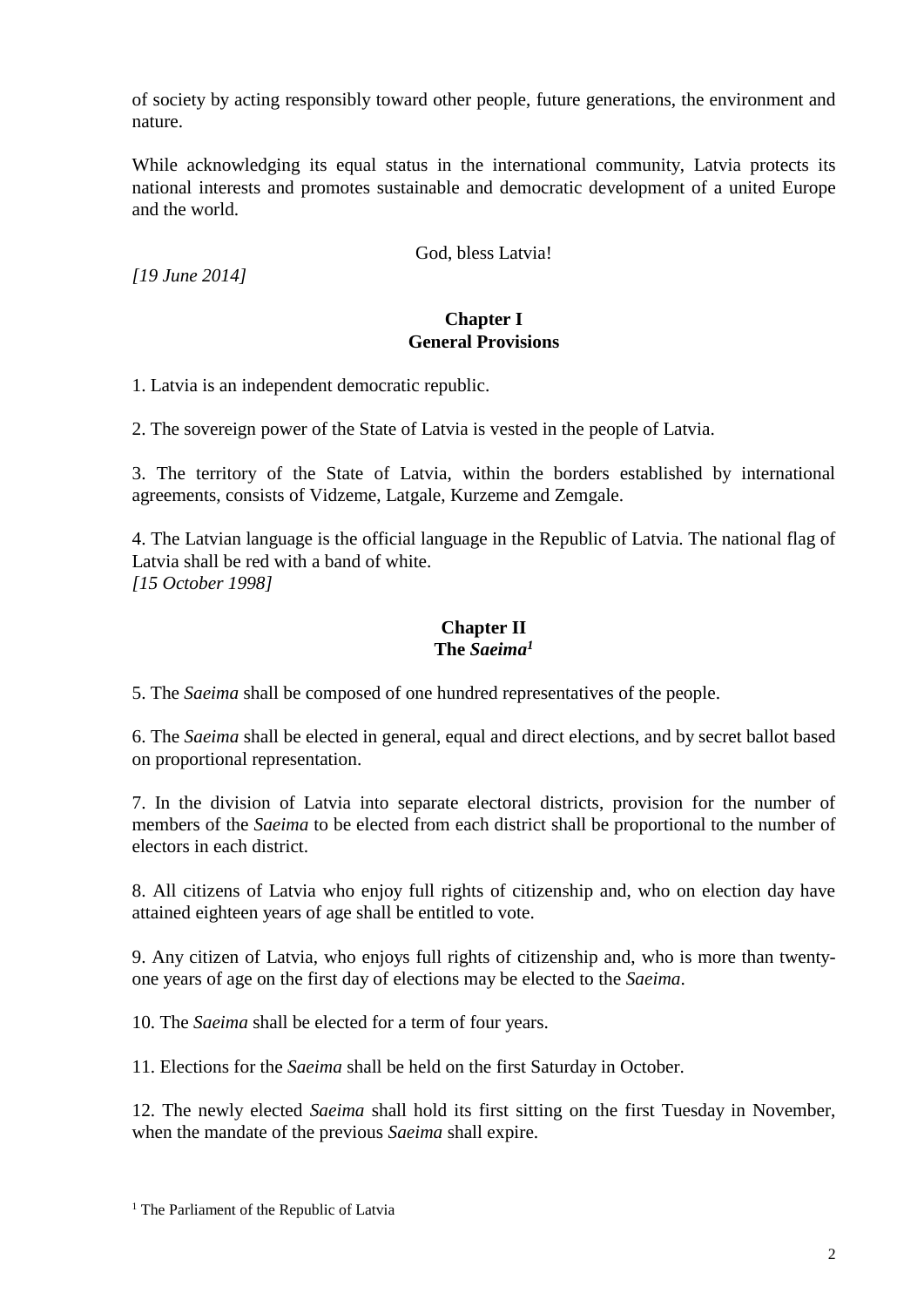13. Should elections for the *Saeima*, by reason of the dissolution of the previous *Saeima*, be held at another time of the year, the *Saeima* so elected shall convene not later than one month after its election, and its mandate shall expire upon the convening of the new *Saeima* on the first Tuesday in November following the elapse of three years after such election.

14. Not less than one tenth of electors has the right to initiate a national referendum regarding recalling of the *Saeima*. If the majority of voters and at least two thirds of the number of the voters who participated in the last elections of the *Saeima* vote in the national referendum regarding recalling of the *Saeima*, then the *Saeima* shall be deemed recalled. The right to initiate a national referendum regarding recalling of the *Saeima* may not be exercised one year after the convening of the *Saeima* and one year before the end of the term of office of the *Saeima*, during the last six months of the term of office of the President, as well as earlier than six months after the previous national referendum regarding recalling of the *Saeima*.

The electors may not recall any individual member of the *Saeima*.

15. The *Saeima* shall hold its sittings in Rīga, and only in extraordinary circumstances may it convene elsewhere.

16. The *Saeima* shall elect a Presidium that shall be composed of a Chairperson, two Deputies and Secretaries. The Presidium shall function continuously during the mandate of the *Saeima*.

17. The first sitting of the newly elected *Saeima* shall be opened by the Chairperson of the preceding *Saeima* or by another member of the Presidium at the direction of the Presidium.

18. The *Saeima* itself shall review the qualifications of its members.

A person elected to the *Saeima* shall acquire the mandate of a Member of the *Saeima* if such person gives the following solemn promise:

"I, upon assuming the duties of a Member of the *Saeima*, before the people of Latvia, do swear (solemnly promise) to be loyal to Latvia, to strengthen its sovereignty and the Latvian language as the only official language, to defend Latvia as an independent and democratic State, and to fulfil my duties honestly and conscientiously. I undertake to observe the Constitution and laws of Latvia."

19. The Presidium shall convene sessions of the *Saeima* and schedule regular and extraordinary sittings.

20. The Presidium shall convene sittings of the *Saeima* if requested by the President, the Prime Minister, or not less than one third of the members of the *Saeima*.

21. The *Saeima* shall establish rules of order to provide for its internal operations and order. The working language of the *Saeima* is the Latvian language.

22. Sittings of the *Saeima* shall be public. The *Saeima* may decide by a majority vote of not less than two-thirds of the members present to sit in closed session, if so requested by ten members of the *Saeima*, or by the President, the Prime Minister, or a Minister.

23. Sittings of the *Saeima* may take place if at least half of the members of the *Saeima* participate therein.

24. The *Saeima* shall make decisions by an absolute majority of votes of the members present at the sitting, except in cases specifically set out in the Constitution.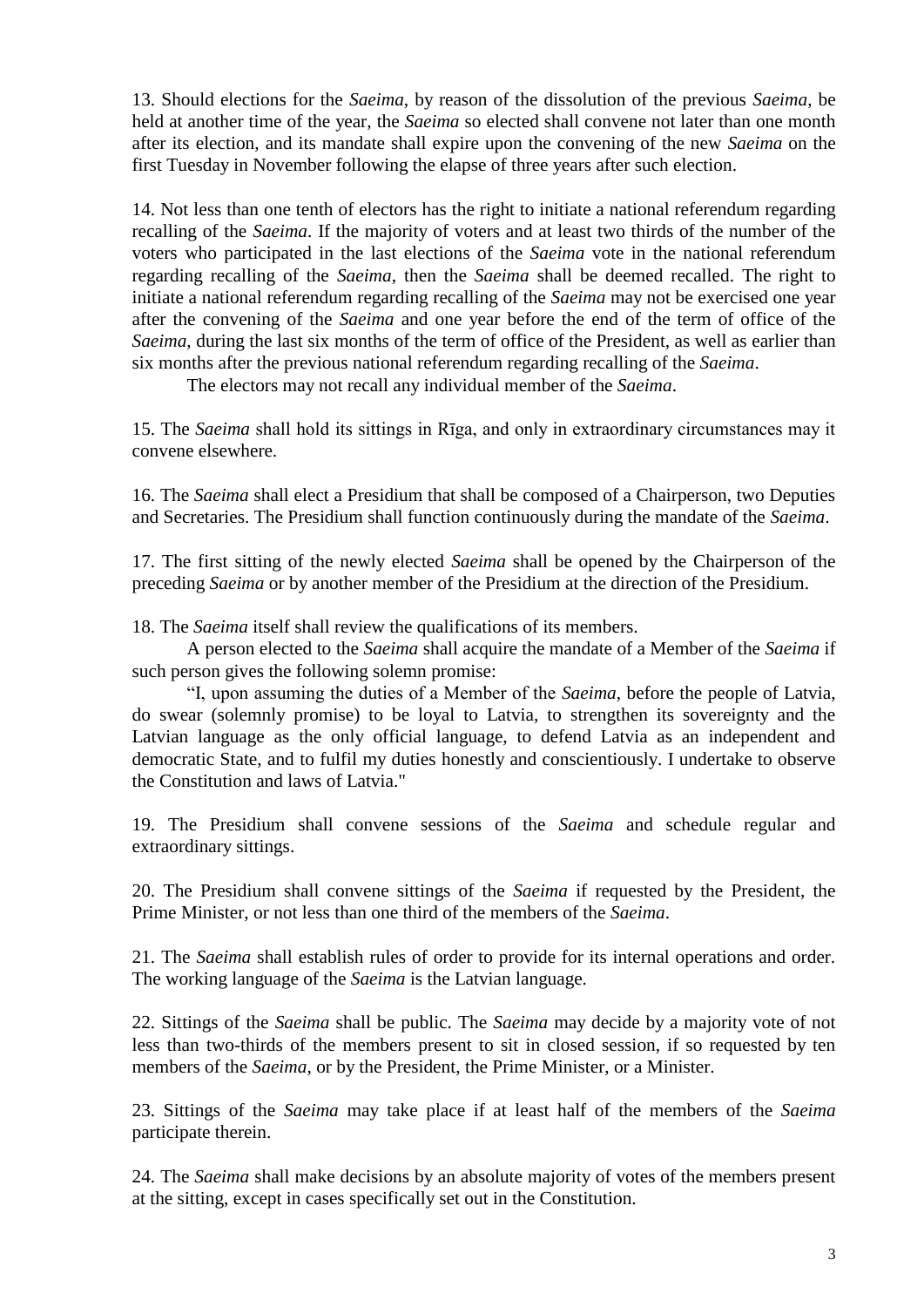25. The *Saeima* shall establish committees and determine the number of members and their duties. Committees have the right to require of individual Ministers or local government authorities information and explanations necessary for the work of the committees, and the right to invite to their sittings responsible representatives from the relevant ministries or local government authorities to furnish explanations. Committees may also carry on their work between sessions of the *Saeima*.

26. The *Saeima* shall appoint parliamentary investigatory committees for specified matters if not less than one-third of its members request it.

27. The *Saeima* shall have the right to submit to the Prime Minister or to an individual Minister requests and questions which either they, or a responsible government official duly authorised by them, must answer. The Prime Minister or any Minister shall furnish the relevant documents and enactments requested by the *Saeima* or by any of its committees.

28. Members of the *Saeima* may not be called to account by any judicial, administrative or disciplinary process in connection with their voting or their views as expressed during the execution of their duties. Court proceedings may be brought against members of the *Saeima* if they, albeit in the course of performing parliamentary duties, disseminate:

- 1) defamatory statements which they know to be false, or
- 2) defamatory statements about private or family life.

29. Members of the *Saeima* shall not be arrested, nor shall their premises be searched, nor shall their personal liberty be restricted in any way without the consent of the *Saeima*. Members of the *Saeima* may be arrested if apprehended in the act of committing a crime. The Presidium shall be notified within twenty-four hours of the arrest of any member of the *Saeima*; the Presidium shall raise the matter at the next sitting of the *Saeima* for decision as to whether the member shall continue to be held in detention or be released. When the *Saeima* is not in session, pending the opening of a session, the Presidium shall decide whether the member of the *Saeima* shall remain in detention.

30. Without the consent of the *Saeima*, criminal prosecution may not be commenced against its members.

*[19 May 2016]*

31. Members of the *Saeima* have the right to refuse to give evidence:

1) concerning persons who have entrusted to them, as representatives of the people, certain facts or information;

2) concerning persons to whom they, as representatives of the people, have entrusted certain facts or information; or

3) concerning such facts or information itself.

32. Members of the *Saeima* may not, either personally or in the name of another person, receive government contracts or concessions. The provisions of this Article shall apply to Ministers even if they are not members of the *Saeima*.

33. The remuneration of members of the *Saeima* shall be from state funds.

34. No person may be called to account for reporting the sittings of the *Saeima* or its committees if such reports correspond to fact. Information about closed sessions of either the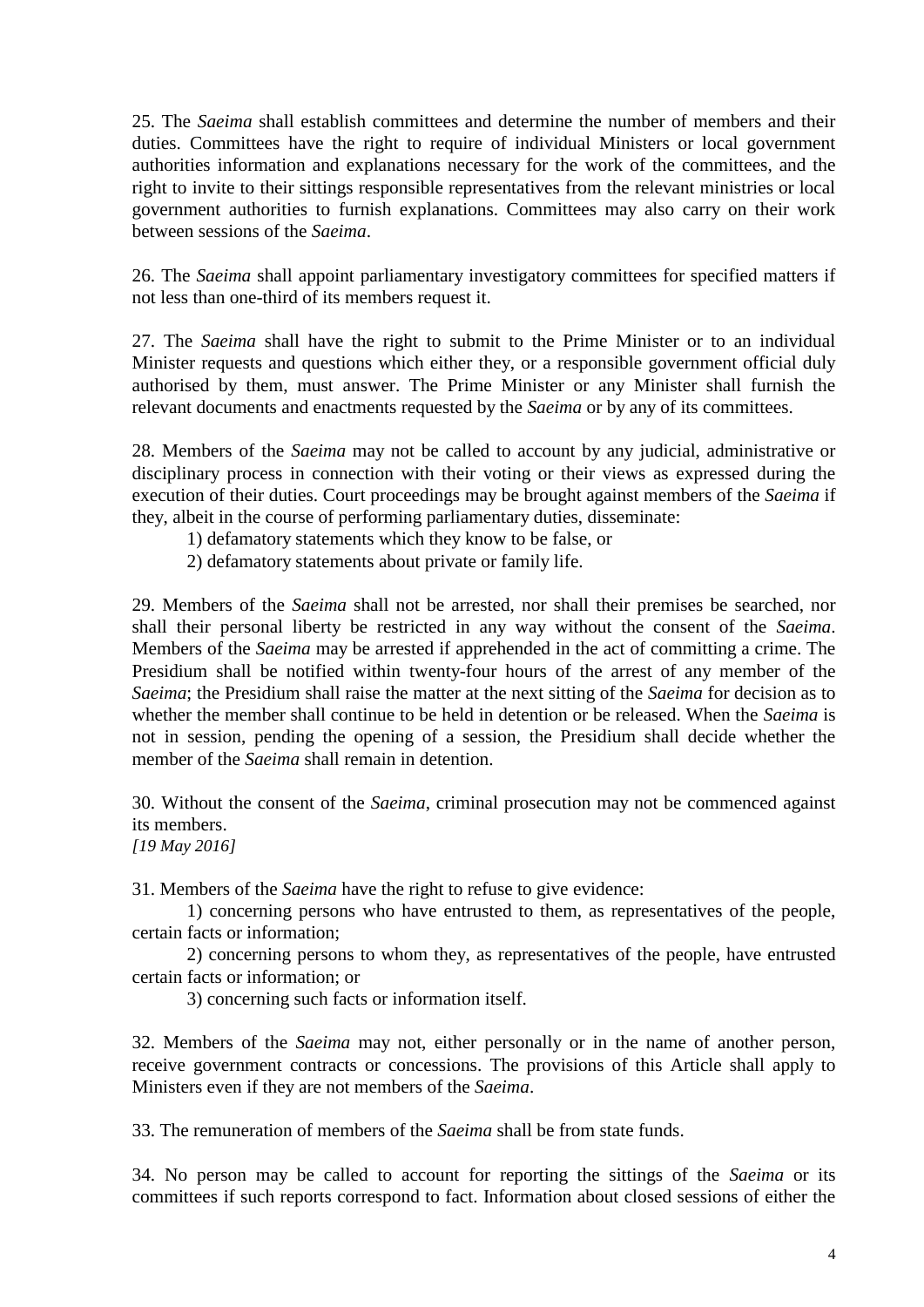*Saeima* or its committees may only be disclosed with the permission of the Presidium of the *Saeima* or the committee.

*[27 January 1994; 4 December 1997; 15 October 1998; 30 April 2002; 8 April 2009]*

### **Chapter III The President**

35. The *Saeima* shall elect the President for a term of four years.

36. The President shall be elected by secret ballot with a majority of the votes of not less than fifty-one members of the *Saeima*.

37. Any person who enjoys full rights of citizenship and who has attained the age of forty years may be elected President. A person with dual citizenship may not be elected President.

38. The office of the President shall not be held concurrently with any other office. If the person elected as President is a member of the *Saeima*, he or she shall resign his or her mandate as a member of the *Saeima*.

39. The same person shall not hold office as President for more than eight consecutive years.

40. The President, upon taking up the duties of office, at a sitting of the *Saeima*, shall take the following solemn oath:

"I swear that all of my work will be dedicated to the welfare of the people of Latvia. I will do everything in my power to promote the prosperity of the Republic of Latvia and all who live here. I will hold sacred and will observe the Constitution of Latvia and the laws of the State. I will act justly towards all and will fulfil my duties conscientiously."

41. The President shall represent the State in international relations, appoint the diplomatic representatives of Latvia, and also receive diplomatic representatives of other states. The President shall implement the decisions of the *Saeima* concerning the ratification of international agreements.

42. The President shall be the Commander-in-Chief of the armed forces of Latvia. During wartime, the President shall appoint a Supreme Commander.

43. The President shall declare war on the basis of a decision of the *Saeima*.

44. The President has the right to take whatever steps are necessary for the military defence of the State should another state declare war on Latvia or an enemy invade its borders. Concurrently and without delay, the President shall convene the *Saeima*, which shall decide as to the declaration and commencement of war.

45. The President has the right to grant clemency to criminals against whom judgment of the court has come into legal effect. The extent of, and procedures for, the utilisation of this right shall be set out in a specific law. The *Saeima* grants amnesty.

46. The President has the right to convene and to preside over extraordinary meetings of the Cabinet and to determine the agenda of such meetings.

47. The President has the right to initiate legislation.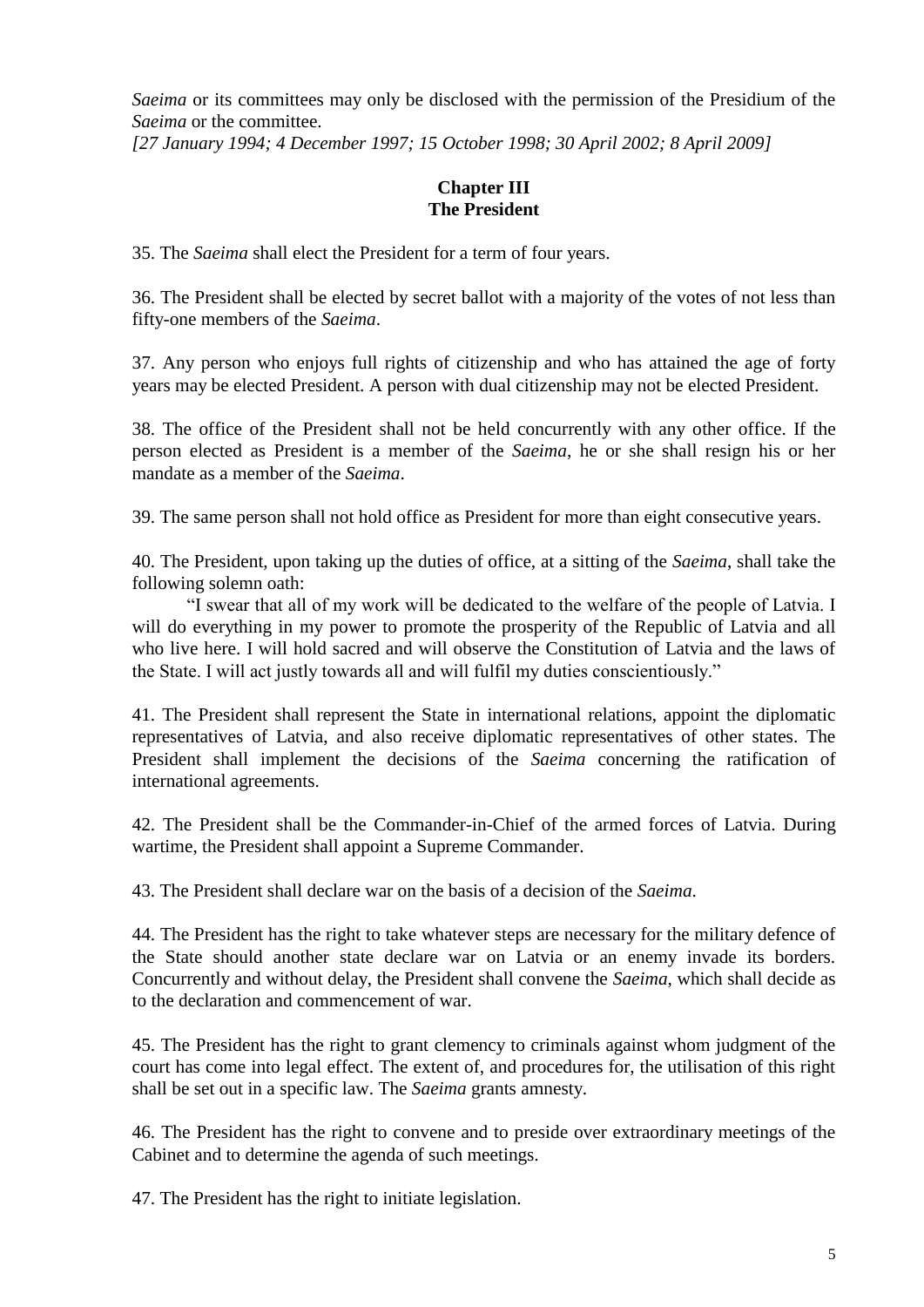48. The President shall be entitled to propose the dissolution of the *Saeima*. Following this proposal, a national referendum shall be held. If in the referendum more than half of the votes are cast in favour of dissolution, the *Saeima* shall be considered dissolved, new elections called, and such elections held no later than two months after the date of the dissolution of the *Saeima*.

49. If the *Saeima* has been dissolved or recalled, the mandate of the members of the *Saeima* shall continue to be in effect until the convening of the newly elected *Saeima*, but the former *Saeima* may only hold sittings upon the request of the President. The President shall determine the agenda of such sittings of the *Saeima*. New elections shall take place not earlier than one month and not later than two months after recalling of the *Saeima*.

50. If in the referendum more than half of the votes are cast against the dissolution of the *Saeima*, then the President shall be deemed to be removed from office, and the *Saeima* shall elect a new President to serve for the remaining term of office of the President so removed.

51. Upon the proposal of not less than half of all of the members of the *Saeima*, the *Saeima* may decide, in closed session and with a majority vote of not less than two-thirds of all of its members, to remove the President from office.

52. If the President resigns from office, dies or is removed from office before their term has ended, the Chairperson of the *Saeima* shall assume the duties of the President until the *Saeima* has elected a new President. Similarly, the Chairperson of the *Saeima* shall assume the duties of the President if the latter is away from Latvia or for any other reason unable to fulfil the duties of office.

53. Political responsibility for the fulfilment of presidential duties shall not be borne by the President. All orders of the President shall be jointly signed by the Prime Minister or by the appropriate Minister, who shall thereby assume full responsibility for such orders except in the cases specified in Articles forty-eight and fifty-six.

54. The President may be subject to criminal liability if the *Saeima* consents thereto by a majority vote of not less than two-thirds.

*[4 December 1997; 3 May 2007; 8 April 2009]*

# **Chapter IV The Cabinet**

55. The Cabinet shall be composed of the Prime Minister and the Ministers chosen by the Prime Minister.

56. The Cabinet shall be formed by the person who has been invited by the President to do so.

57. The number of ministries and the scope of their responsibilities, as well as the relations between State institutions, shall be as provided for by law.

58. The administrative institutions of the State shall be under the authority of the Cabinet.

59. In order to fulfil their duties, the Prime Minister and other Ministers must have the confidence of the *Saeima* and they shall be accountable to the *Saeima* for their actions. If the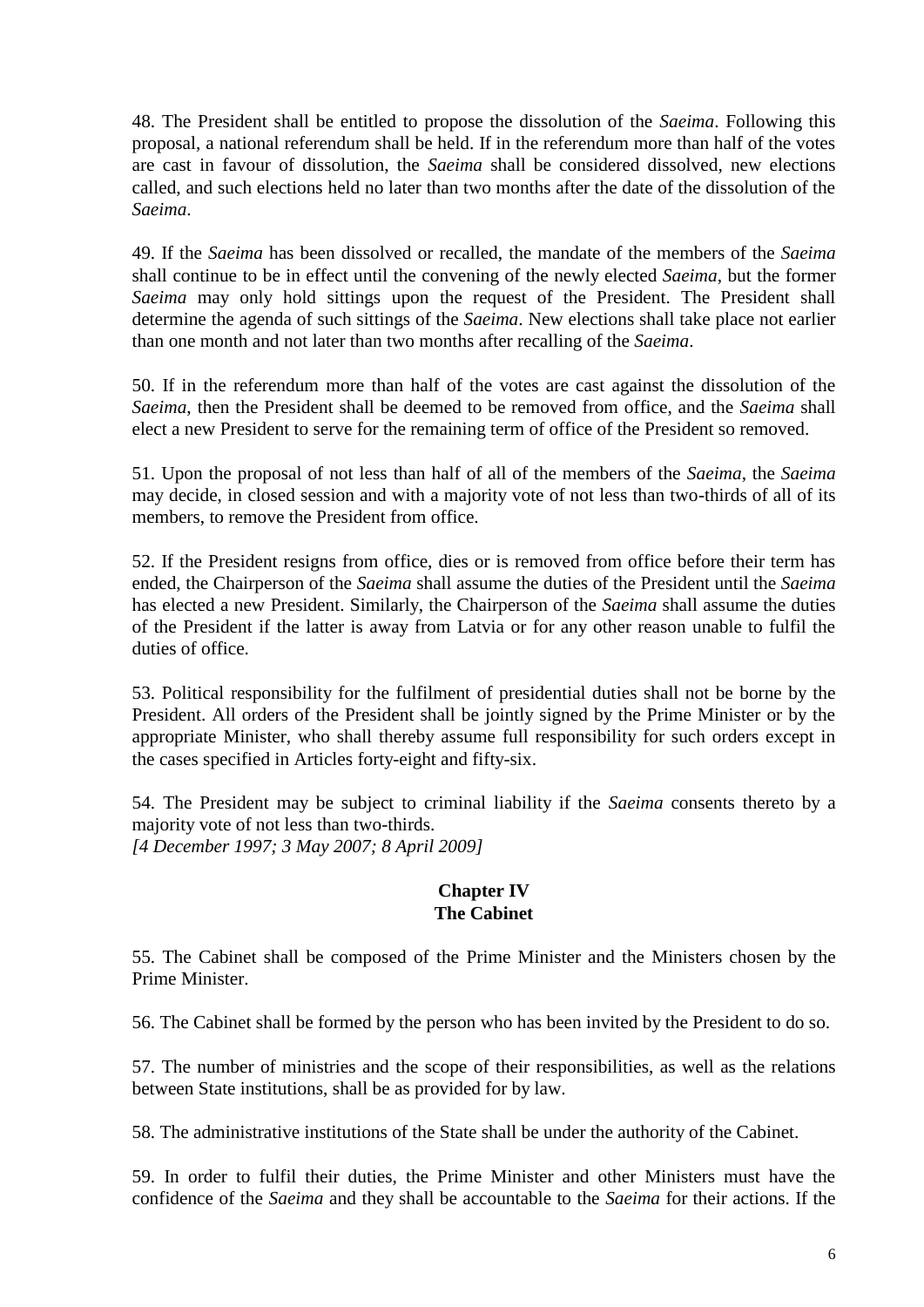*Saeima* expresses no confidence in the Prime Minister, the entire Cabinet shall resign. If there is an expression of no confidence in an individual Minister, then the Minister shall resign and another person shall be invited to replace them by the Prime Minister.

60. Meetings of the Cabinet shall be chaired by the Prime Minister, and in the absence of the Prime Minister, by a Minister authorised to do so by the Prime Minister.

61. The Cabinet shall deliberate draft laws prepared by individual ministries as well as matters which pertain to the activities of more than one ministry, and issues of State policy raised by individual members of Cabinet.

62. If the State is threatened by an external enemy, or if an internal insurrection which endangers the existing political system arises or threatens to arise in the State or in any part of the State, the Cabinet has the right to proclaim a state of emergency and shall inform the Presidium within twenty-four hours and the Presidium shall, without delay, present such decision of the Cabinet to the *Saeima*.

63. Ministers, even if they are not members of the *Saeima*, and responsible government officials authorised by a Minister, have the right to attend sittings of the *Saeima* and its committees and to submit additions and amendments to draft laws.

# **Chapter V Legislation**

64. The *Saeima*, and also the people, have the right to legislate, in accordance with the procedures, and to the extent, provided for by this Constitution.

65. Draft laws may be submitted to the *Saeima* by the President, the Cabinet or committees of the *Saeima*, by not less than five members of the *Saeima*, or, in accordance with the procedures and in the cases provided for in this Constitution, by one-tenth of the electorate.

66. Annually, before the commencement of each financial year, the *Saeima* shall determine the State Revenues and Expenditures Budget, the draft of which shall be submitted to the *Saeima* by the Cabinet.

If the *Saeima* makes a decision that involves expenditures not included in the Budget, then this decision must also allocate funds to cover such expenditures.

After the end of the budgetary year, the Cabinet shall submit an accounting of budgetary expenditures for the approval of the *Saeima*.

67. The *Saeima* shall determine the size of the armed forces of the State during peacetime.

68. All international agreements, which settle matters that may be decided by the legislative process, shall require ratification by the *Saeima*.

Upon entering into international agreements, Latvia, with the purpose of strengthening democracy, may delegate a part of its State institution competencies to international institutions. The *Saeima* may ratify international agreements in which a part of State institution competencies are delegated to international institutions in sittings in which at least two-thirds of the members of the *Saeima* participate, and a two-thirds majority vote of the members present is necessary for ratification.

Membership of Latvia in the European Union shall be decided by a national referendum, which is proposed by the *Saeima*.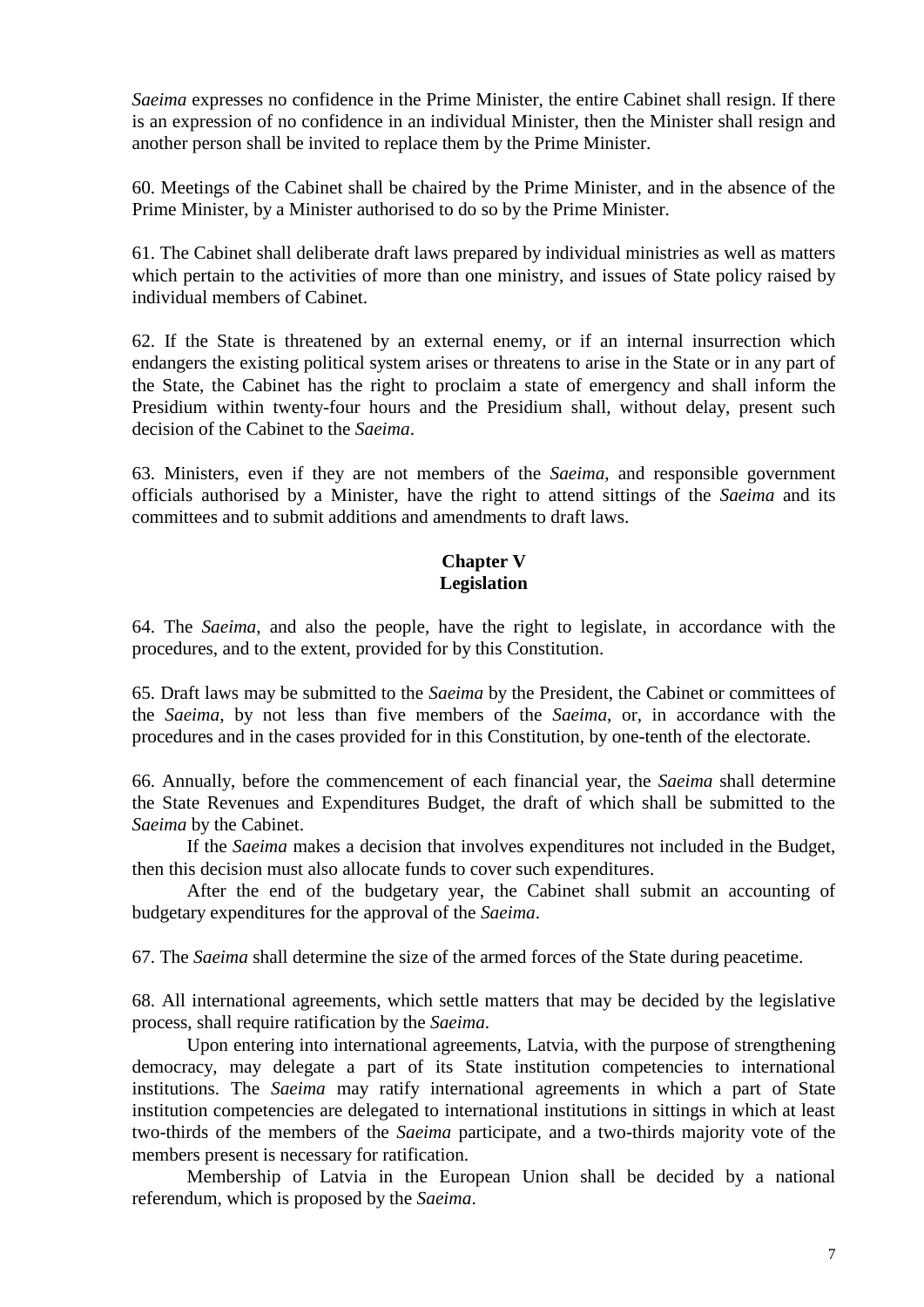Substantial changes in the terms regarding the membership of Latvia in the European Union shall be decided by a national referendum if such referendum is requested by at least one-half of the members of the *Saeima*.

69. The President shall proclaim laws passed by the *Saeima* not earlier than the tenth day and not later than the twenty-first day after the law has been adopted. A law shall come into force fourteen days after its proclamation unless a different term has been specified in the law.

70. The President shall proclaim adopted laws in the following manner:

"The *Saeima* (that is, the People) has adopted and the President has proclaimed the following law: (text of the law)."

71. Within ten days of the adoption of a law by the *Saeima*, the President, by means of a written and reasoned request to the Chairperson of the *Saeima*, may require that a law be reconsidered. If the *Saeima* does not amend the law, the President then may not raise objections a second time.

72. The President has the right to suspend the proclamation of a law for a period of two months. The President shall suspend the proclamation of a law if so requested by not less than one-third of the members of the *Saeima*. This right may be exercised by the President, or by one-third of the members of the *Saeima*, within ten days of the adoption of the law by the *Saeima*. The law thus suspended shall be put to a national referendum if so requested by not less than one-tenth of the electorate. If no such request is received during the aforementioned two-month period, the law shall then be proclaimed after the expiration of such period. A national referendum shall not take place, however, if the *Saeima* again votes on the law and not less than three-quarters of all members of the *Saeima* vote for the adoption of the law.

73. The Budget and laws concerning loans, taxes, customs duties, railroad tariffs, military conscription, declaration and commencement of war, peace treaties, declaration of a state of emergency and its termination, mobilisation and demobilisation, as well as agreements with other nations may not be submitted to national referendum.

74. A law adopted by the *Saeima* and suspended pursuant to the procedures specified in Article seventy-two shall be repealed by national referendum if the number of voters is at least half of the number of electors as participated in the previous *Saeima* election and if the majority has voted for repeal of the law.

75. Should the *Saeima*, by not less than a two thirds majority vote, determine a law to be urgent, the President may not request reconsideration of such law, it may not be submitted to national referendum, and the adopted law shall be proclaimed no later than the third day after the President has received it.

76. The *Saeima* may amend the Constitution in sittings at which at least two-thirds of the members of the *Saeima* participate. The amendments shall be passed in three readings by a majority of not less than two-thirds of the members present.

77. If the *Saeima* has amended the first, second, third, fourth, sixth or seventy-seventh Article of the Constitution, such amendments, in order to come into force as law, shall be submitted to a national referendum.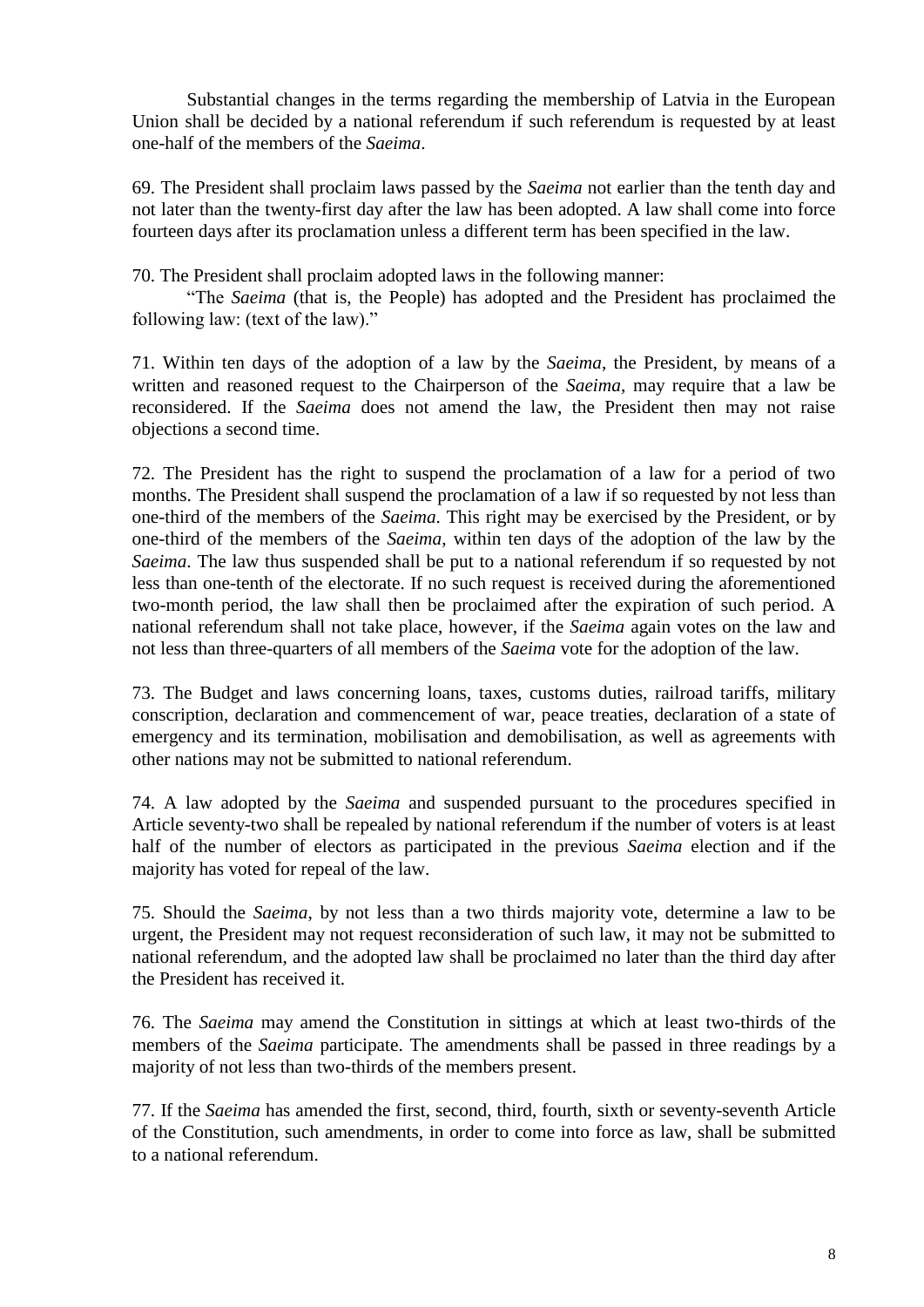78. Electors, in number comprising not less than one tenth of the electorate, have the right to submit a fully elaborated draft of an amendment to the Constitution or of a law to the President, who shall present it to the *Saeima*. If the *Saeima* does not adopt it without change as to its content, it shall then be submitted to national referendum.

79. An amendment to the Constitution submitted for national referendum shall be deemed adopted if at least half of the electorate has voted in favour. A draft law, decision regarding membership of Latvia in the European Union or substantial changes in the terms regarding such membership submitted for national referendum shall be deemed adopted if the number of voters is at least half of the number of electors as participated in the previous *Saeima* election and if the majority has voted in favour of the draft law, membership of Latvia in the European Union or substantial changes in the terms regarding such membership.

80. All citizens of Latvia who have the right to vote in elections of the *Saeima* may participate in national referendums.

81. [3 May 2007] *[21 March 1933; 4 December 1997; 15 October 1998; 8 May 2003; 23 September 2004; 3 May 2007]*

# **Chapter VI Courts**

82. In Latvia, court cases shall be heard by district (city) courts, regional courts and the Supreme Court, but in the event of war or a state of emergency, also by military courts.

83. Judges shall be independent and subject only to the law.

84. Judicial appointments shall be confirmed by the *Saeima* and they shall be irrevocable. The *Saeima* may remove judges from office against their will only in the cases provided for by law, based upon a decision of the Judicial Disciplinary Board or a judgment of the Court in a criminal case. The age of retirement from office for judges may be determined by law.

85. In Latvia, there shall be a Constitutional Court, which, within its jurisdiction as provided for by law, shall review cases concerning the conformity of laws with the Constitution, as well as other cases conferred within the jurisdiction thereof by law. The Constitutional Court is entitled to declare laws or other enactments or parts thereof invalid. The *Saeima* shall confirm the appointment of judges to the Constitutional Court for the term provided for by law, with a majority of the votes of not less than fifty-one members of the *Saeima*. *[19 September 2013]*

86. Decisions in court proceedings may be made only by bodies upon which jurisdiction regarding such has been conferred by law, and only in accordance with procedures provided for by law. Military courts shall act on the basis of a specific law. *[5 June 1996; 4 December 1997; 15 October 1998]*

# **Chapter VII The State Audit Office**

87. The State Audit Office shall be an independent collegial institution.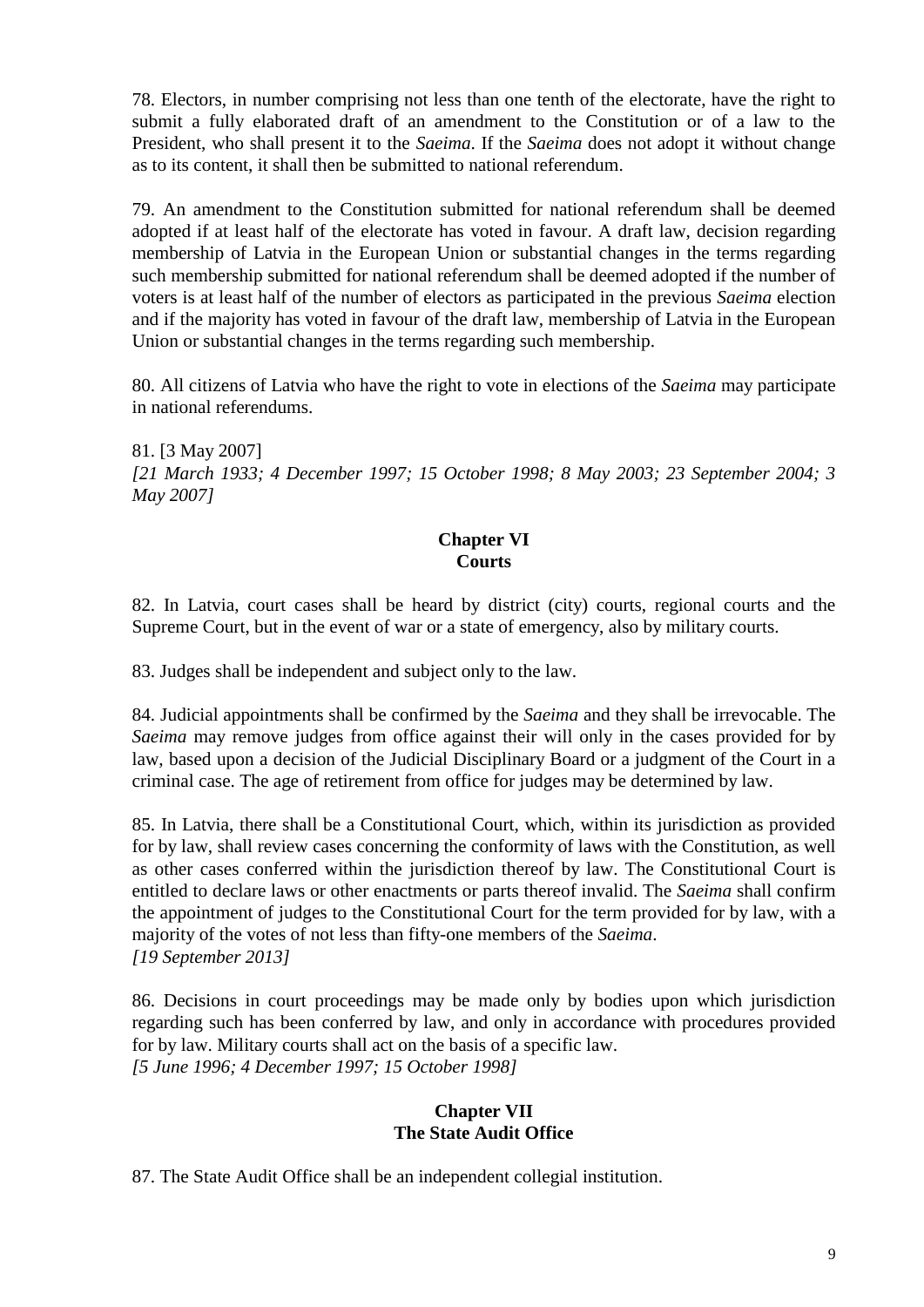88. Auditors General shall be appointed to their office and confirmed pursuant to the same procedures as judges, but only for a fixed period of time, during which they may be removed from office only by a judgment of the Court. A specific law shall provide for the organisation and responsibilities of the State Audit Office.

### **Chapter VIII Fundamental Human Rights**

89. The State shall recognise and protect fundamental human rights in accordance with this Constitution, laws and international agreements binding upon Latvia.

90. Everyone has the right to know about his or her rights.

91. All human beings in Latvia shall be equal before the law and the courts. Human rights shall be realised without discrimination of any kind.

92. Everyone has the right to defend his or her rights and lawful interests in a fair court. Everyone shall be presumed innocent until his or her guilt has been established in accordance with law. Everyone, where his or her rights are violated without basis, has a right to commensurate compensation. Everyone has a right to the assistance of counsel.

93. The right to life of everyone shall be protected by law.

94. Everyone has the right to liberty and security of person. No one may be deprived of or have their liberty restricted, otherwise than in accordance with law.

95. The State shall protect human honour and dignity. Torture or other cruel or degrading treatment of human beings is prohibited. No one shall be subjected to inhuman or degrading punishment.

96. Everyone has the right to inviolability of his or her private life, home and correspondence.

97. Everyone residing lawfully in the territory of Latvia has the right to freely move and to choose his or her place of residence.

98. Everyone has the right to freely depart from Latvia. Everyone having a Latvian passport shall be protected by the State when abroad and has the right to freely return to Latvia. A citizen of Latvia may not be extradited to a foreign country, except in the cases provided for in international agreements ratified by the *Saeima* if by the extradition the basic human rights specified in the Constitution are not violated.

99. Everyone has the right to freedom of thought, conscience and religion. The church shall be separate from the State.

100. Everyone has the right to freedom of expression, which includes the right to freely receive, keep and distribute information and to express his or her views. Censorship is prohibited.

101. Every citizen of Latvia has the right, as provided for by law, to participate in the work of the State and of local government, and to hold a position in the civil service. Local governments shall be elected by Latvian citizens and citizens of the European Union who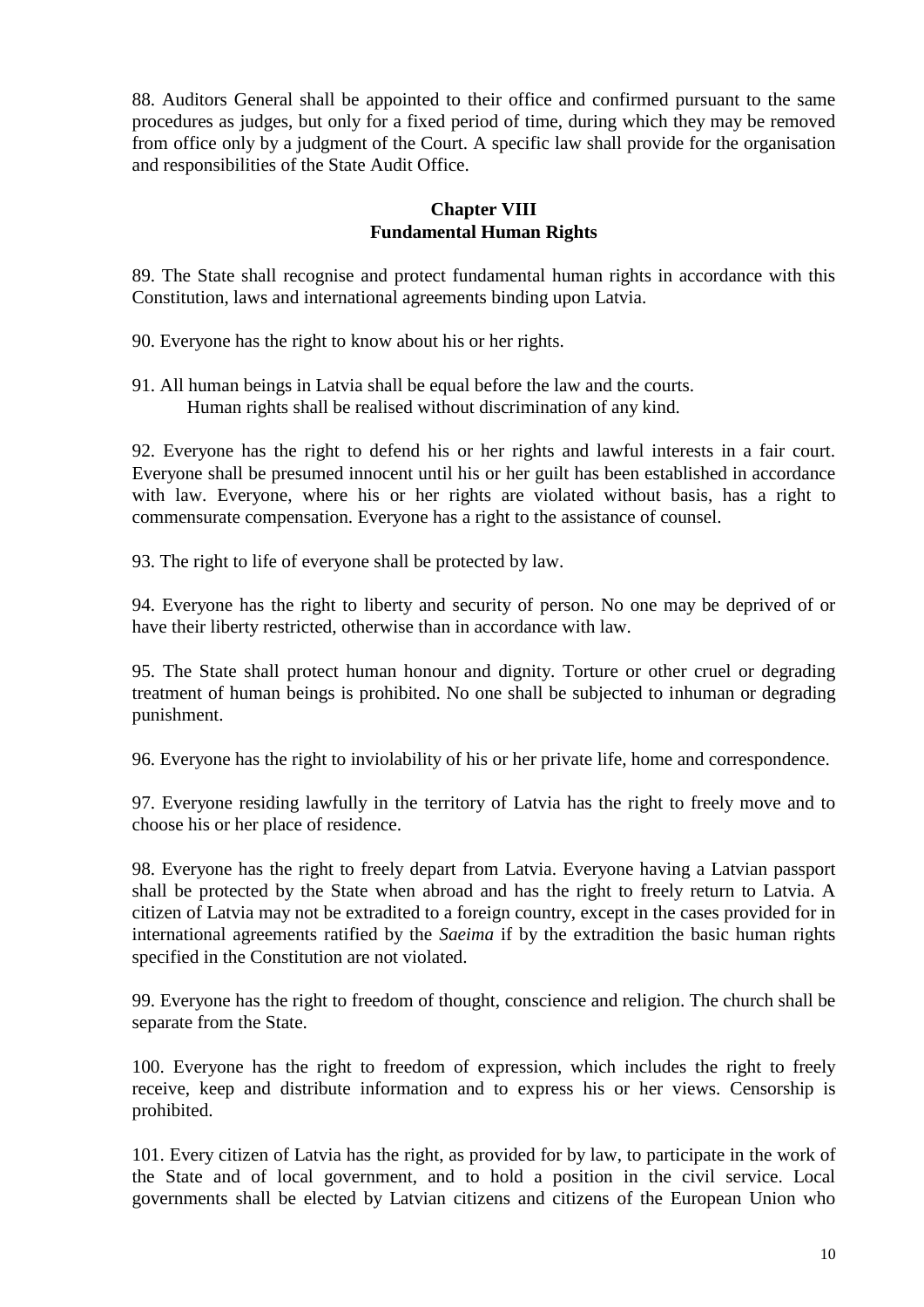permanently reside in Latvia. Every citizen of the European Union who permanently resides in Latvia has the right, as provided by law, to participate in the work of local governments. The working language of local governments is the Latvian language.

102. Everyone has the right to form and join associations, political parties and other public organisations.

103. The State shall protect the freedom of previously announced peaceful meetings, street processions, and pickets.

104. Everyone has the right to address submissions to State or local government institutions and to receive a materially responsive reply. Everyone has the right to receive a reply in the Latvian language.

105. Everyone has the right to own property. Property shall not be used contrary to the interests of the public. Property rights may be restricted only in accordance with law. Expropriation of property for public purposes shall be allowed only in exceptional cases on the basis of a specific law and in return for fair compensation.

106. Everyone has the right to freely choose their employment and workplace according to their abilities and qualifications. Forced labour is prohibited. Participation in the relief of disasters and their effects, and work pursuant to a court order shall not be deemed forced labour.

107. Every employed person has the right to receive, for work done, commensurate remuneration which shall not be less than the minimum wage established by the State, and has the right to weekly holidays and a paid annual vacation.

108. Employed persons have the right to a collective labour agreement, and the right to strike. The State shall protect the freedom of trade unions.

109. Everyone has the right to social security in old age, for work disability, for unemployment and in other cases as provided by law.

110. The State shall protect and support marriage – a union between a man and a woman, the family, the rights of parents and rights of the child. The State shall provide special support to disabled children, children left without parental care or who have suffered from violence.

111. The State shall protect human health and guarantee a basic level of medical assistance for everyone.

112. Everyone has the right to education. The State shall ensure that everyone may acquire primary and secondary education without charge. Primary education shall be compulsory.

113. The State shall recognise the freedom of scientific research, artistic and other creative activity, and shall protect copyright and patent rights.

114. Persons belonging to ethnic minorities have the right to preserve and develop their language and their ethnic and cultural identity.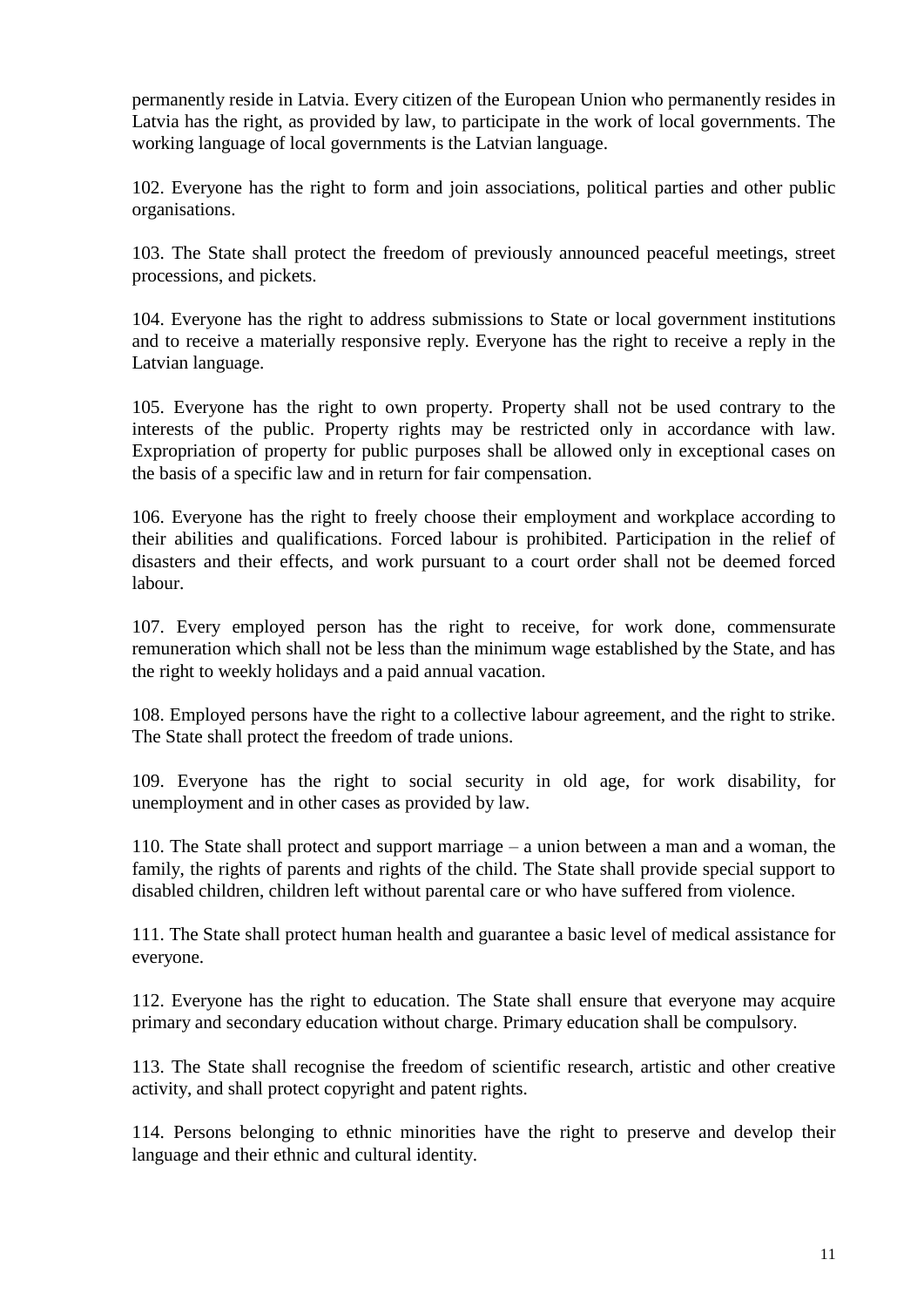115. The State shall protect the right of everyone to live in a benevolent environment by providing information about environmental conditions and by promoting the preservation and improvement of the environment.

116. The rights of persons set out in Articles ninety-six, ninety-seven, ninety-eight, one hundred, one hundred and two, one hundred and three, one hundred and six, and one hundred and eight of the Constitution may be subject to restrictions in circumstances provided for by law in order to protect the rights of other people, the democratic structure of the State, and public safety, welfare and morals. On the basis of the conditions set forth in this Article, restrictions may also be imposed on the expression of religious beliefs. *[15 October 1998; 30 April 2002; 23 September 2004; 15 December 2005]*

Adopted by the Constitutional Assembly of Latvia on 15 February 1922

President of the Constitutional Assembly J. Čakste Secretary of the Constitutional Assembly R. Ivanovs